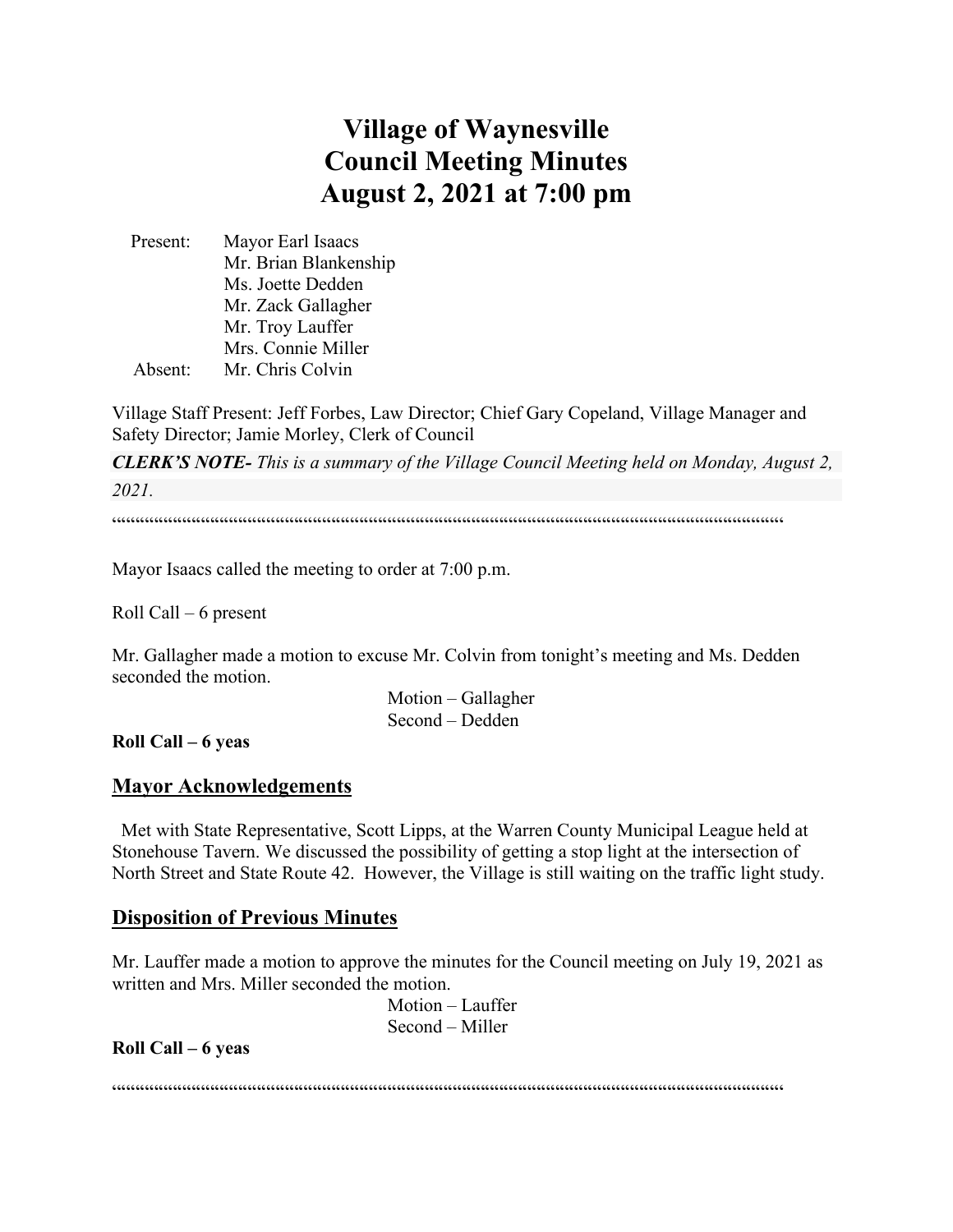# **Public Recognition/Visitor's Comments**

None

 $\label{prop:main} \hspace{1.5cm} \hspace{1.5cm} \textcolor{blue}{\bullet} \hspace{1.5cm} \textcolor{blue}{\bullet} \hspace{1.5cm} \textcolor{blue}{\bullet} \hspace{1.5cm} \textcolor{blue}{\bullet} \hspace{1.5cm} \textcolor{blue}{\bullet} \hspace{1.5cm} \textcolor{blue}{\bullet} \hspace{1.5cm} \textcolor{blue}{\bullet} \hspace{1.5cm} \textcolor{blue}{\bullet} \hspace{1.5cm} \textcolor{blue}{\bullet} \hspace{1.5cm} \textcolor{blue}{\bullet} \hspace{1.5cm} \textcolor{blue}{\bullet} \hspace{1.$ 

# **Old Business**

None

 $\label{prop:main} \hspace{1.5in} \hspace{1.5in} {\color{blue} {\begin{subarray}{l} \hbox{\textbf{if} $\mathfrak{h}$} \\\hbox{\textbf{if} $\mathfrak{h}$} \end{subarray}} } \hspace{1.5in} {\color{blue} {\begin{subarray}{l} \hbox{\textbf{if} $\mathfrak{h}$} \\\hbox{\textbf{if} $\mathfrak{h}$} \end{subarray}} } \hspace{1.5in} {\color{blue} {\begin{subarray}{l} \hbox{\textbf{if} $\mathfrak{h}$} \\\hbox{\textbf{if} $\mathfrak{h}$} \end{subarray}} } \hspace{1.5in} {\color{$ 

# **Reports**

## **Finance**

 The Finance Committee will meet on Thursday August 19, 2021 at 5:00 p.m. in the small conference room at the Government Center. The public is encouraged to attend. The last meeting was a small training session led by the Finance Director and was very helpful and informative.

# **Public Works Report**

 Public Works met this evening. Staff is doing a great job keeping the Village operating well. The public is encouraged to attend and ask any questions about ongoing projects throughout the Village.

## **Special Committee Report**

None

## **Village Manager Report**

- Provided photos of the stone removal at the intersection of Route 73 and 42. ODOT placed these rocks there to fill holes, however due to the dangers the rocks pose to motorcyclist the Street Department removed the stone and replaced with asphalt.
- Ordinance tonight to purchase a 100-horsepower diesel John Deere leaf vacuum. This is a reconditioned machine and will meet the requirements of the Street Department. Plan on having an ordinance to surplus the old leaf vacuum at the next meeting.
- Collecting quotes to lay a cement floor in the cold barn. This will help prolong the life of equipment and help keep destructive pests away. Provided one quote and plan to provide two more.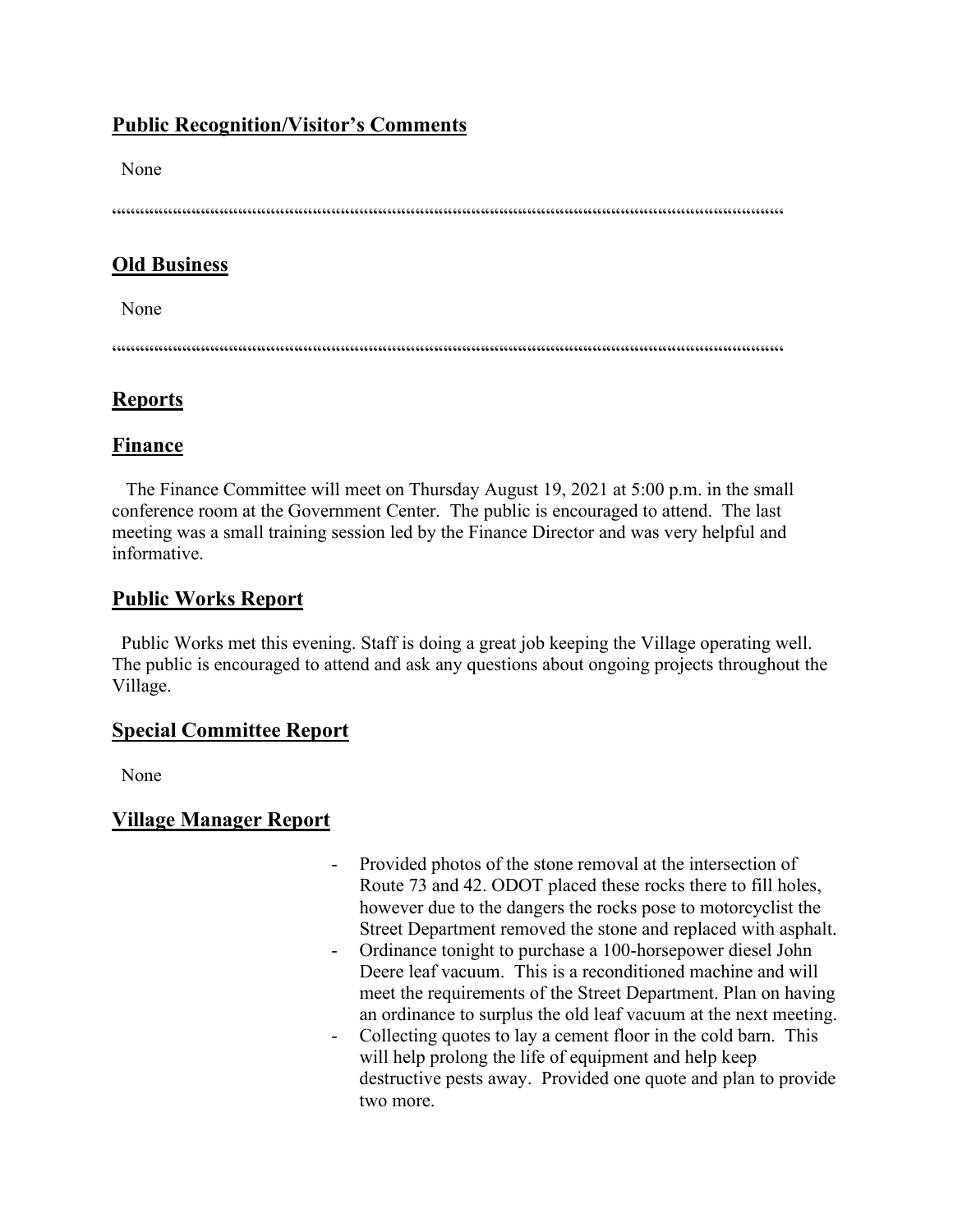- Ordinance tonight to crack seal, seal, and restripe the government building parking lot. This is preventative maintenance and will provide a more uniform appearance.
- Provided additional information on the request to place a Hamm radio antenna on the Ferry tower. Spoke with Mr. Elliott and Mr. Kindal. Both recommended denying the request because of liability issues and stated the antenna will not provide the Village with additional emergency communication support.
- Provided updated photographs of the storage addition to the garage at the Friends Museum garage.
- Supplied updated pictures of the GIS mapping of the water system.
- Provided copies of the rankings for the Village's OPWC grant applications.
- Ordinance tonight to recognize Juneteenth as an official holiday for the Village.
- Andrea Hand, member of the Planning Commission, has moved out of town and submitted her resignation as she is no longer eligible. Asking Council to accept her resignation.

# **Police Report**

- July's Mayor's Court and Calls for service will be provided in the next report.
- Copy of Sgt. Denlinger's code enforcement report has been provided.
- Provided a copy of a check from insurance company for the recoupment of costs for repairing guard rails.
- Sent a thank you note to Ms. Diekmeyer for providing gift cards to police officers.
- Officer Mermann is currently attending taser training to become a certified instructor. This will allow him to teach and certify all the officers to carry a taser.
- Provided a thank you note from RMHC of Dayton.
- Copy of the Special Duty Agreement for the Sauerkraut Festival with the Chamber has been provided.
- Ordinance to approve the contract for the SRO with Wayne Local Schools is on tonight's agenda. The only changes are a yearly pay increase and a clause in the event of a pandemic and school is closed, the school can release the SRO and the Village will be responsible for the officer's pay.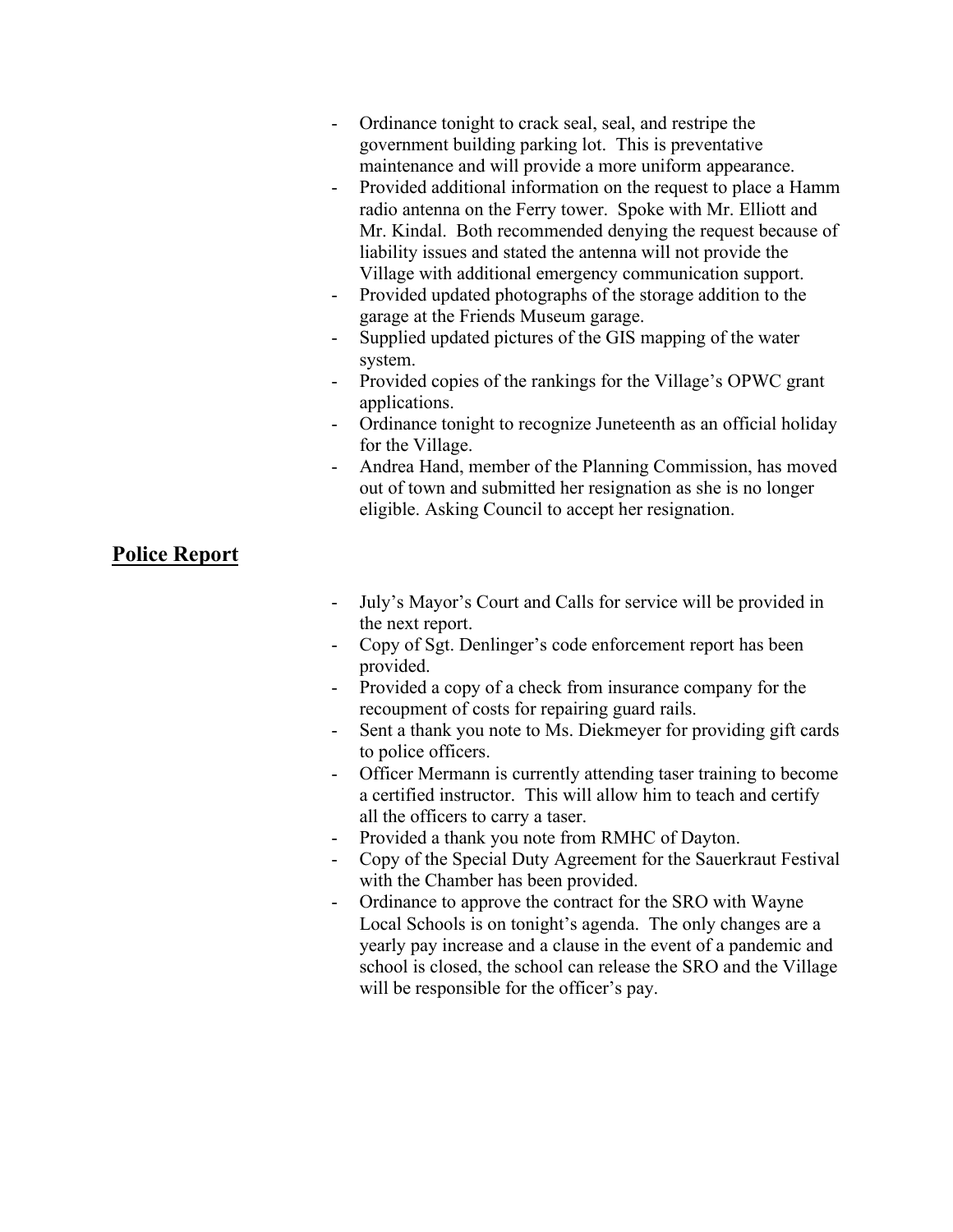Ms. Dedden asked if the Code Enforcement Officer would make sure the big white truck with a trailer attached on Ellis Drive is moving. Chief Copeland stated that the truck is moved daily and used for very, early deliveries. Mr. Lauffer concurred with Chief and assured Ms. Dedden the truck is driven daily.

# **Financial Director Report**

None

# **Law Report**

None

# **New Business**

 Mr. Gallagher expressed his wish to be able to support placing an antenna at Ferry Tower but stated the liability and risk are too great. He also stated the Public Works Committee recommends the purchase of the John Deere Leaf Vacuum over other options and feel it is the best fit for the Village. Furthermore, the Committee discussed laying the concrete floor in the cold barn and are in support of this project.

 Ms. Dedden made a motion to not allow a Hamm radio antenna to be installed on Ferry Tower and Mrs. Miller seconded the motion.

 Motion – Dedden Second – Miller

## **Roll Call – 6 yeas**

 Ms. Dedden made a motion to accept the resignation of Andrea Hand from Planning Commission and advertise for the open position. Mr. Gallagher seconded the motion. Motion – Dedden Second – Gallagher

## **Roll Call – 6 yeas**

 At this time Council instructed Ms. Morley to advertise the open on Planning Commission and asked that applications be received before the first meeting in September 2021.

## **Legislation**

## **First Reading of Ordinances and Resolutions**

## **Ordinance 2021-030**

An Ordinance Amending the Village of Waynesville Personnel Policy Manual Regarding Observed Holidays and Declaring an Emergency

Ms. Dedden made a motion to waive the two-reading of Ordinance 2021-030 and was seconded by Mr. Blankenship.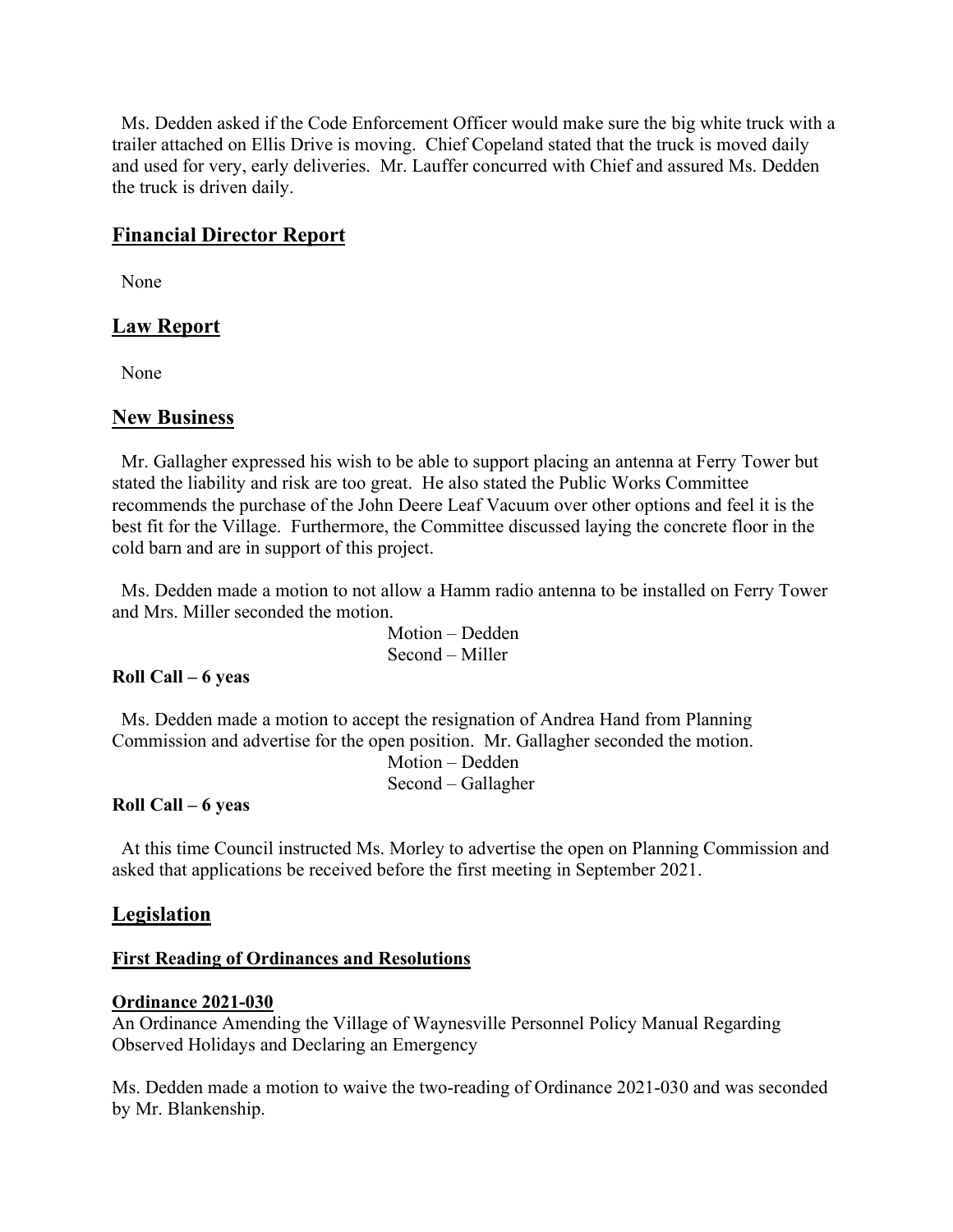| Motion – Dedden        |
|------------------------|
| $Second - Blankenship$ |

#### **Roll Call – 6 yeas**

Mrs. Miller made a motion to adopt Ordinance 2021-030 and was seconded by Mr. Blankenship. Motion – Miller Second – Blankenship

**Roll Call – 6 yeas**

### **Ordinance 2021-031**

Authorizing the Village Manager to Enter into a Contract with Collett Services in an Amount not to Exceed \$4339 for Paving Services at the Municipal Building Property and Declaring an Emergency

Mr. Lauffer made a motion to waive the two-reading for Ordinance 2021-031 and was seconded by Mrs. Miller.

| Motion – Lauffer  |
|-------------------|
| $Second - Miller$ |

### **Roll Call – 6 yeas**

Ms. Dedden made a motion to adopt Ordinance 2021-031 and was seconded by Mr. Gallagher. Motion – Dedden

Second – Gallagher

## **Roll Call – 6 yeas**

#### **Ordinance 2021-032**

Authorizing the Village Manager to Enter into a Contact with Western Ohio Sales, Best Equipment Company, Inc. in an Amount not to Exceed \$40,000 for the Purchase of a Refurbished John Deere Diesel 100 HP Leaf Vacuum

Mr. Blankenship made a motion to have the first reading of Ordinance 2021-032 and was seconded by Mr. Gallagher.

> Motion – Blankenship Second – Gallagher

## **Roll Call – 6 yeas**

Mr. Gallagher added that he feels this is an expense supported by the public due to reactions of residents in the past when the old leaf vac was broken. He believes leaf pick-up is a popular service offered by the Village and encouraged residents to attend Public Works meetings to ask questions or voice concerns. Mr. Blankenship also said that the Village now has the proper storage to keep the equipment safe and in good running condition.

#### **Ordinance No. 2021-033**

Authorizing the Village Manager to Enter into School Resource Officer Agreements with the Board of Education of the Wayne Local School District and Declaring an Emergency